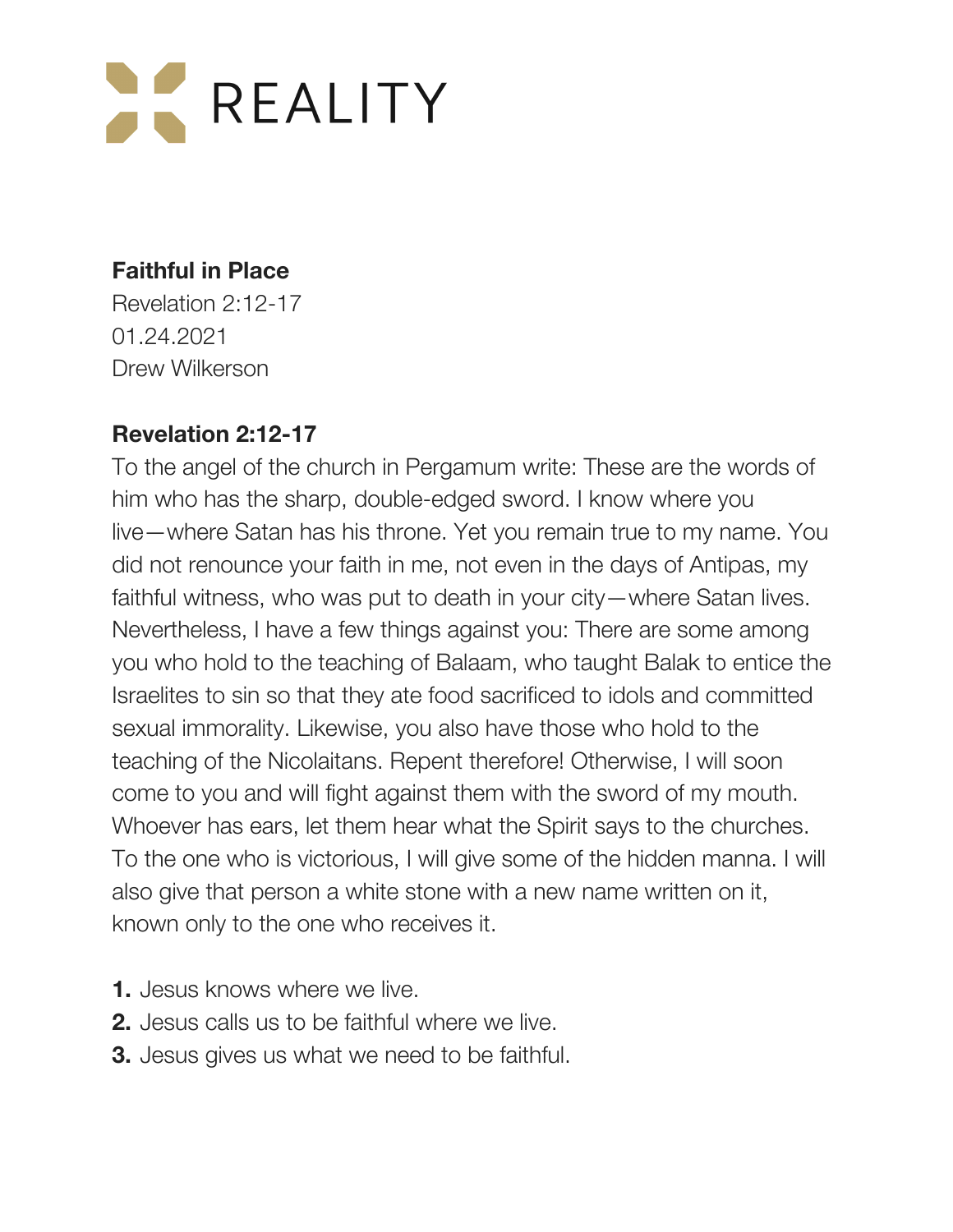**1.** Jesus knows where we live.

"Places are important from a theological and spiritual perspective because it is part of our reality. Reality and contextuality demands a theology of place, which can be defined as an appreciation for the theological significance of specific geographic locations."

- Cornelius Niemandt, *Rooted in Christ, Grounded in Neighborhoods*

"God, people, and place cannot be separated."

- John Inge, *A Christian Theology of Place*

## **Revelation 2:13**

I know where you live–where Satan has his throne. Yet you remain true to my name. You did not renounce your faith in me, not even in the days of Antipas, my faithful witness, who was put to death in your city–where Satan lives.

### **Revelation 2:14**

Nevertheless, I have a few things against you: There are some among you who hold to the teaching of Balaam, who taught Balak to entice the Israelites to sin so that they ate food sacrificed to idols and committed sexual immorality.

"Eating food sacrificed to idols refers to eating meals in idol temples…The pagan feasts held in Asia Minor, honoring the emperor and other deities, featured indulgence in both idolatry, and immorality, and citizens were expected to participate…Refusal to participate in such activities could result in economic and social ostracism. Therefore, there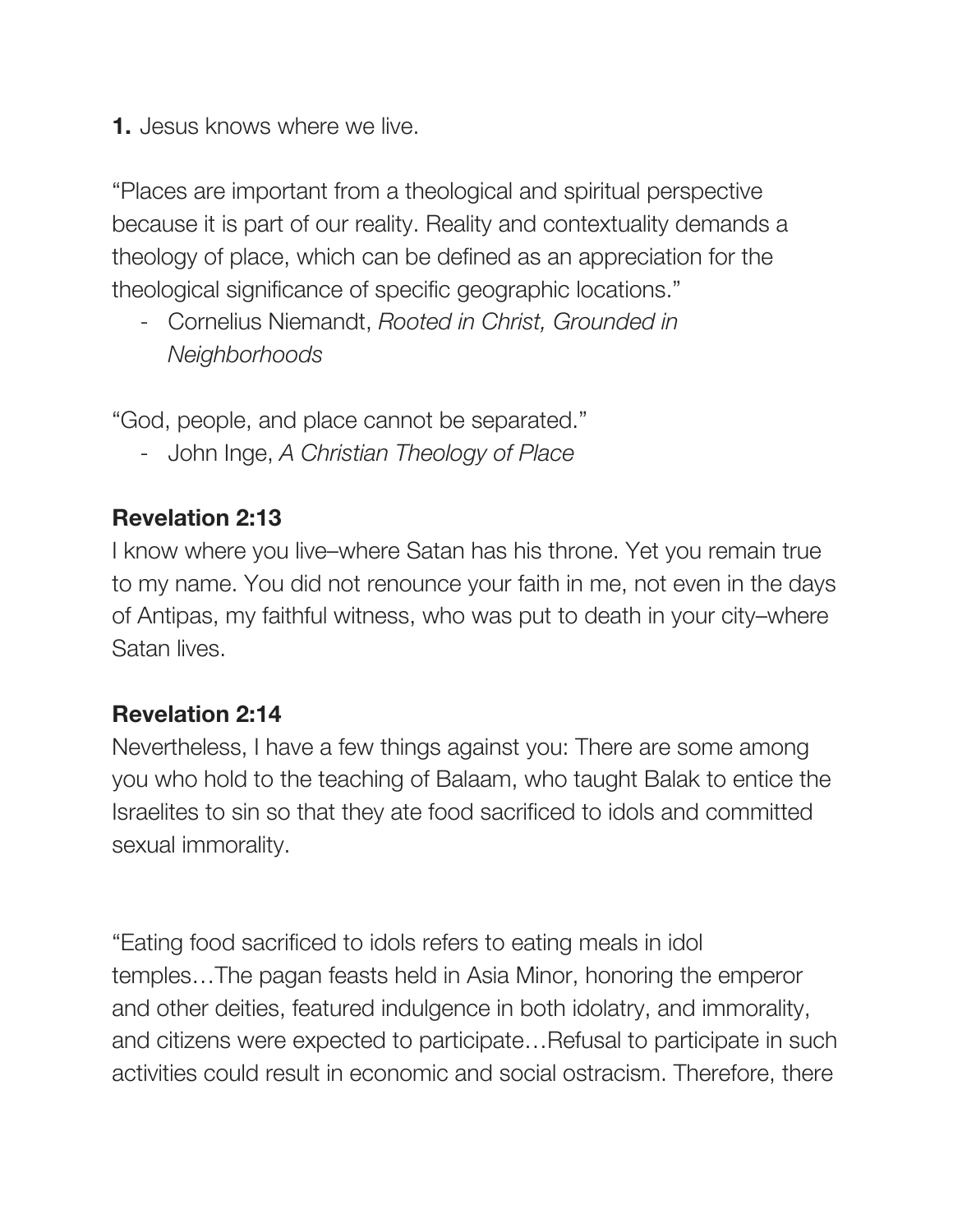was much pressure to compromise…Christians would no doubt have suffered financially from sticking with their principles."

- GK Beale, *Revelation: A Shorter Commentary*

**2.** Jesus calls us to be faithful where we live.

"Our sense of wholeness is not just the sense of completeness in ourselves, but also is the sense of belonging to others and to our place."

- Wendel Berry, *The Art of Commonplace*

"First we shape our buildings and then our buildings shape us."

- Winston Churchill

"A person can make himself happy, or miserable, regardless of what is actually happening 'outside,' just by changing the contents of consciousness."

- Mihaly Csikszentmihalyi, *Flow: The Psychology of Optimal Experience*

# **Revelation 2:16**

Repent therefore! Otherwise, I will soon come to you and will fight against them with the sword of my mouth.

**3.** Jesus gives us what we need to be faithful.

### **Hebrews 4:12**

For the word of God is alive and active. Sharper than any double-edged sword, it penetrates even to dividing soul and spirit, joints and marrow; it judges the thoughts and attitudes of the heart.